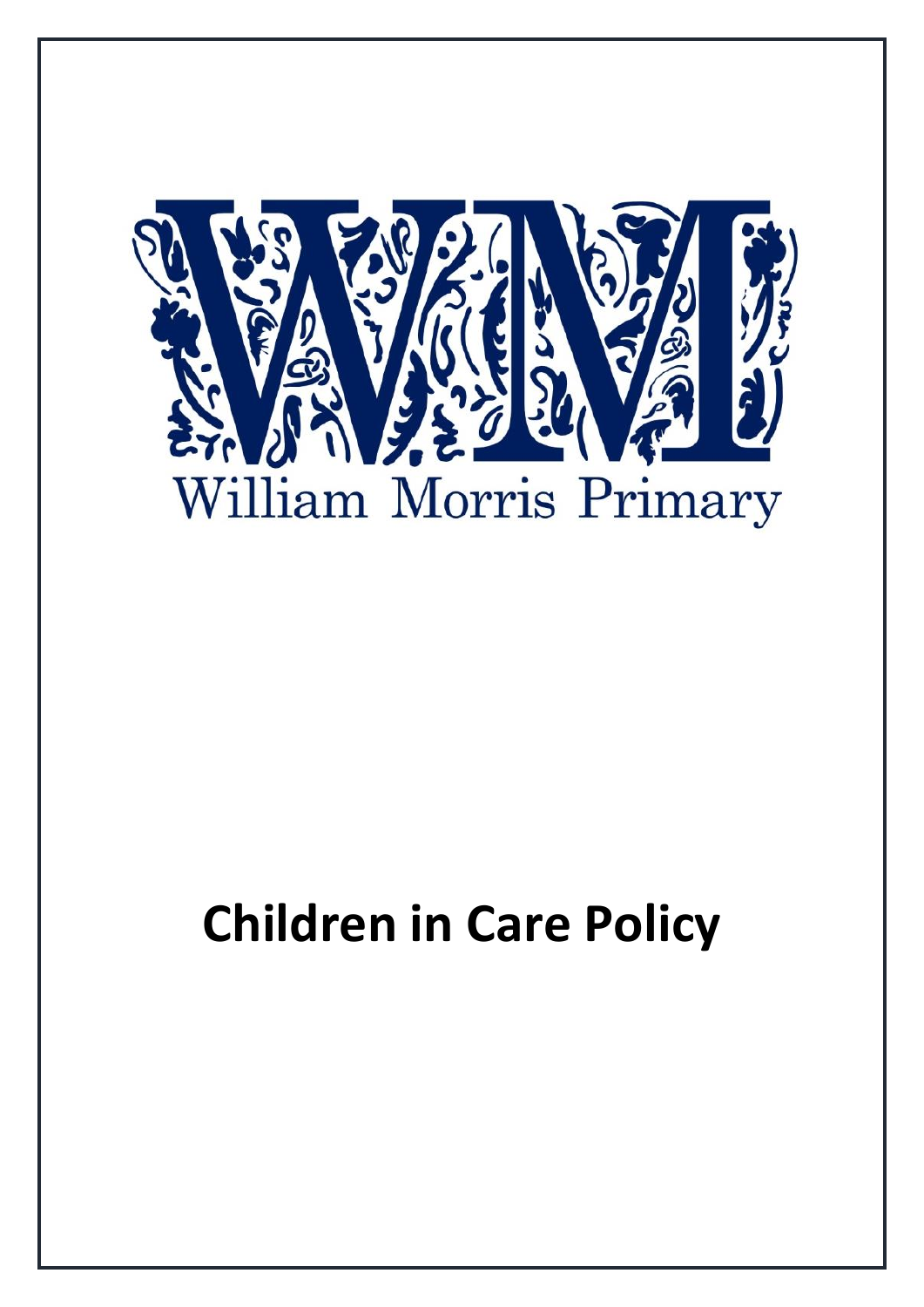#### **Rationale**

At William Morris Primary School we believe that all Children Looked After, and those previously in care, should have equitable access to excellent educational provision. As a community we aim to be champions for Children Looked After and take a proactive approach to support their success, recognising that we have a vital role to play in promoting their educational achievement and social and emotional development.

## **To do this we commit to:**

- \* Supporting them to raise their aspirations;
- \* Giving them a sense of the control they have over their own lives;
- \* Fostering positive attitudes and behaviours;
- \* Providing continuity and 'normality' for those who may have been subject to emotional distress, abuse and disruption.

## **Definition**: Who are our Children looked After?

Most Children Looked After will be living in foster homes but a smaller number may be in a children's home, living with a relative or even be placed back at home with their parent(s) sharing parental responsibility with the Local Authority.

Under the Children Act 1989, a child is in the Care of the Local Authority if he or she is provided with accommodation for more than 24 hours by the Authority.

This includes the following:

(a) Children who are accommodated by the Local Authority under a voluntary agreement with their parents;

(b) Children who are the subject of a Care Order or Interim Care Order;

(c) Children who are the subject of Emergency Orders for the protection of the child.

Legal Framework

From 1 September 2009 all Governing Bodies were required under the Childrens and Young Persons Act of 2008, to appoint a Designated Teacher to promote the educational achievement of Looked After Children.

The Families Act of 2014 also required all Local Authorities to appoint a Virtual School Headteacher to ensure that the educational achievement of Looked After Children was seen as a priority and to ensure arrangements were in place to improve their educational outcomes.

Previous legislation and guidance from the Department for Children, Schools and Families (DCSF), Department for Education (DfE) and the Department of Health (DH) requires schools to have effective policies for supporting and promoting the education of Looked After Children.

## **Schools are required to:**

- \* Ensure access to a balanced and broadly based education for all Children Looked After
- \* Prioritise recording and improving the academic achievement of Children Looked After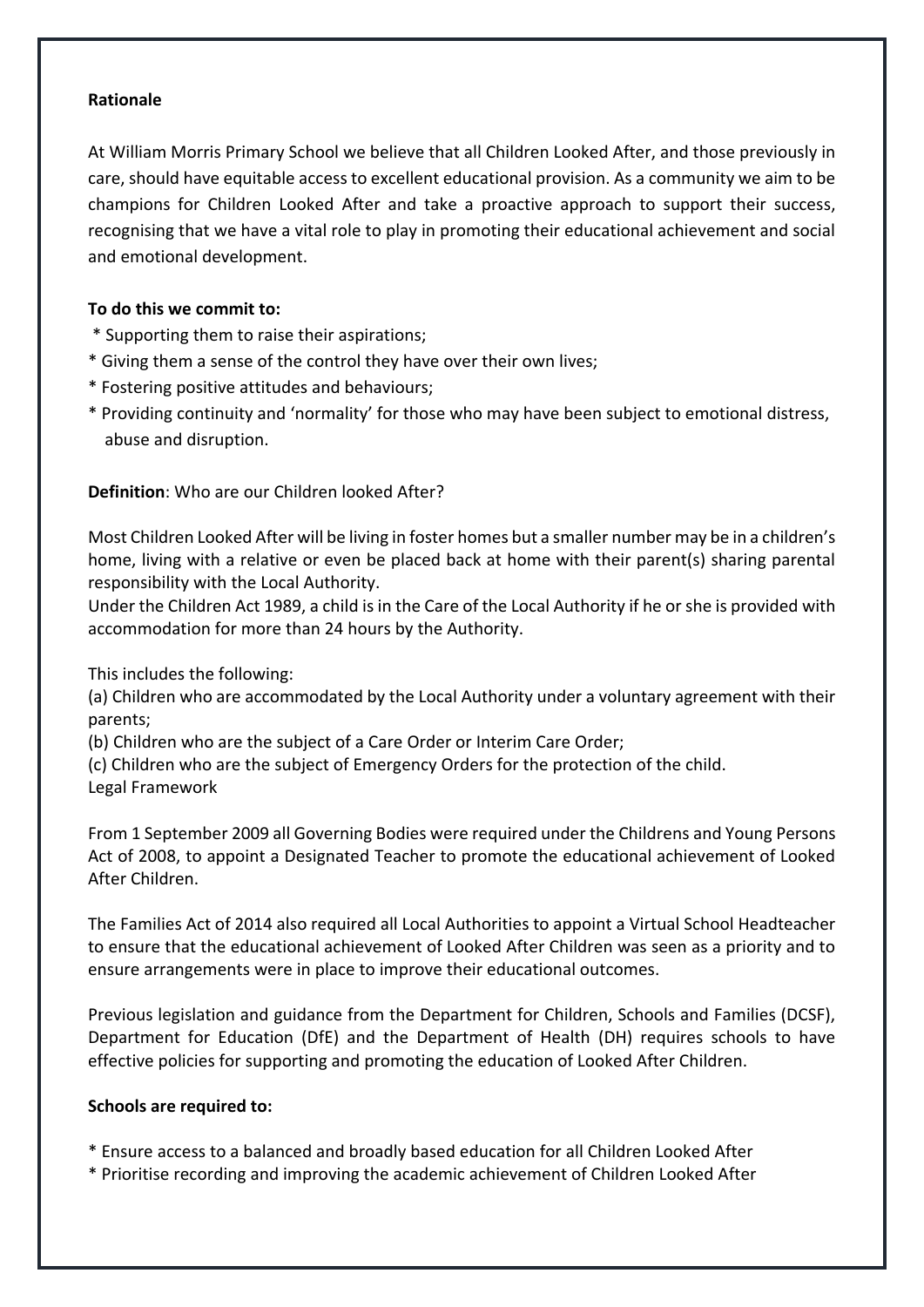- \* Prioritise a reduction in the number of exclusions for all Children Looked After
- \* Ensure there is a (qualified) Designated Teacher to promote the educational achievement of all Children Looked After who are on the school roll
- \* Develop effective systems of communications and protocols
- \* Promote the attendance of Children Looked After

## **Objectives**

To ensure support for Children Looked After at William Morris Primary School we will:

- Create a whole school ethos in which all staff understand their responsibility in supporting the role of Corporate Parent;
- Provide a safe and secure environment, which values education and believes in the abilities and potential of all children;
- Make sure that they have access to education appropriate to their age and ability. This includes access to a broad and balanced curriculum;
- Balance high levels of support with challenge and high expectation to ensure rapid progress;
- Have a Designated Teacher (DT) for Children Looked After who will act as their advocate and coordinate support for them, liaising with carers, parents (as appropriate) and Social Workers on a wide variety of educational and care issues;
- Work alongside the Social Worker, Virtual School and other professionals to ensure that each Child in Care has a current, good quality Personal Education Plan (PEP) in place which includes challenging, curriculum based targets and is an effective tool which supports the young person and helps them make excellent progress;
- Ensure that Pupil Premium Plus funding is used to provide additional, personalised support as identified in the Personal Education Plan;
- Closely monitor each child's attendance and academic progress, working and sharing information in a timely manner with the Virtual School to help ensure each child achieves the best possible educational outcomes;
- Ensure there is a well planned and coordinated approach to meeting the child's educational and social needs, for example, whether potentially disruptive changes in school can be prevented;
- Plan for future transitions effectively including planning for transport.

All staff and Governors are committed to ensuring improved educational life chances for Children Looked After by ensuring that the relevant personnel have reasonable support and time to complete tasks and responsibilities. Also, to establish and maintain appropriate reporting and monitoring procedures, both within the school and with other agencies.

In addition we will:

- \* Challenge negative stereotypes amongst students and staff;
- \* Closely monitor the social and personal progress of all Children Looked After;
- \* Ensure discretion when addressing a child's Care status and the background and family history of children who are in Care, especially surrounding teaching and learning relating to the family;
- \* Ensure a clear protocol is followed in the sharing of information, both within school and with outside agencies.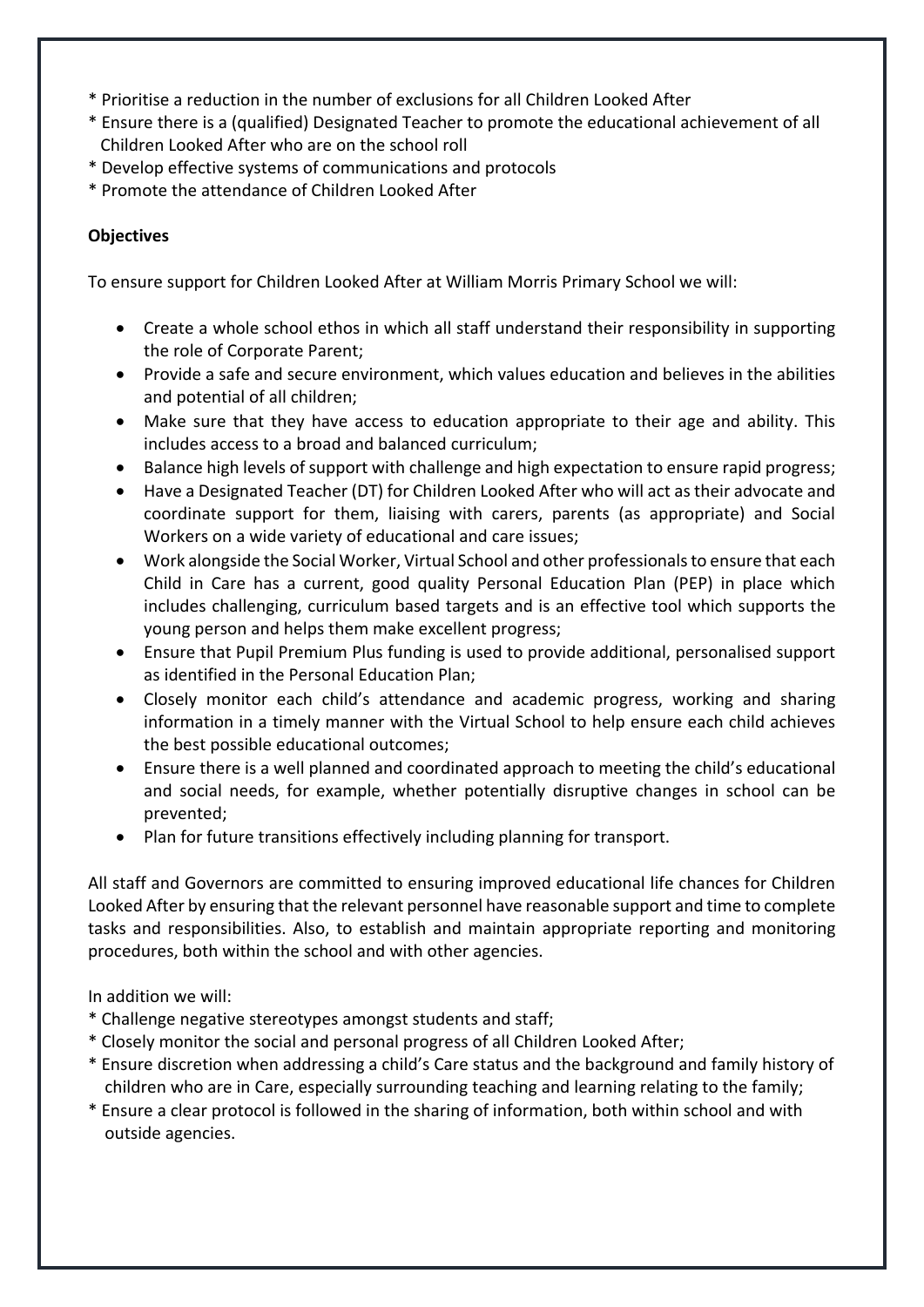### **In pursuit of this Policy we will:**

- \* Nominate a School Governor to ensure that the needs of Children Looked After in the school are taken into account at a school management level and to support the Designated Teacher;
- \* Support the Designated Teacher in carrying out their role by making time available and ensuring that they attend training to support Children Looked After.

## **Admissions and Transitions**

We will:

- Prioritise the admission of Children Looked After , within our own Admissions procedures in order to admit students without delay, recognising the importance of re-establishing school stability for Children Looked After;
- Ensure that all Children Looked After meet the Designated Teacher who will identify any relevant issues, academic or pastoral;
- Ensure a warm welcome to our school by providing appropriate induction for all Children Looked After so that there is a smooth and successful transition which includes carers and parents where appropriate;
- Ensure that on admission or transfer all relevant information records are obtained and received;
- Forward appropriate documents, in a timely fashion, to any receiving school at the point of transition (where the receiving school is made known);
- Make every effort to provide continuity of schooling and educational experience.

**Attendance** (also see our Attendance Policy) We will:

- Implement a first day of absence procedure for all whose attendance falls below 95%;
- If school is not using a management system linked to SBC, provide weekly updates on attendance of Children Looked After to SJoseph@swindon.gov.uk using Egress for security
- Inform the Carer / Education Welfare Service / Social Worker / Parents (if appropriate) if there are any concerns about attendance;
- Acknowledge attendance in any education meetings, celebrating success and setting realistic targets if it is a concern.

**Exclusion** (also see our Behaviour Policy) We will:

- Actively follow the LA alternatives to Exclusions Toolkit/DFE advice and guidance
- Multi-Agency Liaison

We will:

- Support the child to engage fully in planning and decision making;
- The Designated Teacher will liaise closely with carers, parents (if appropriate) and the child's Social Worker on a variety of issues, including homework, kit and equipment required. It is important that positive messages about behaviour and achievement are shared;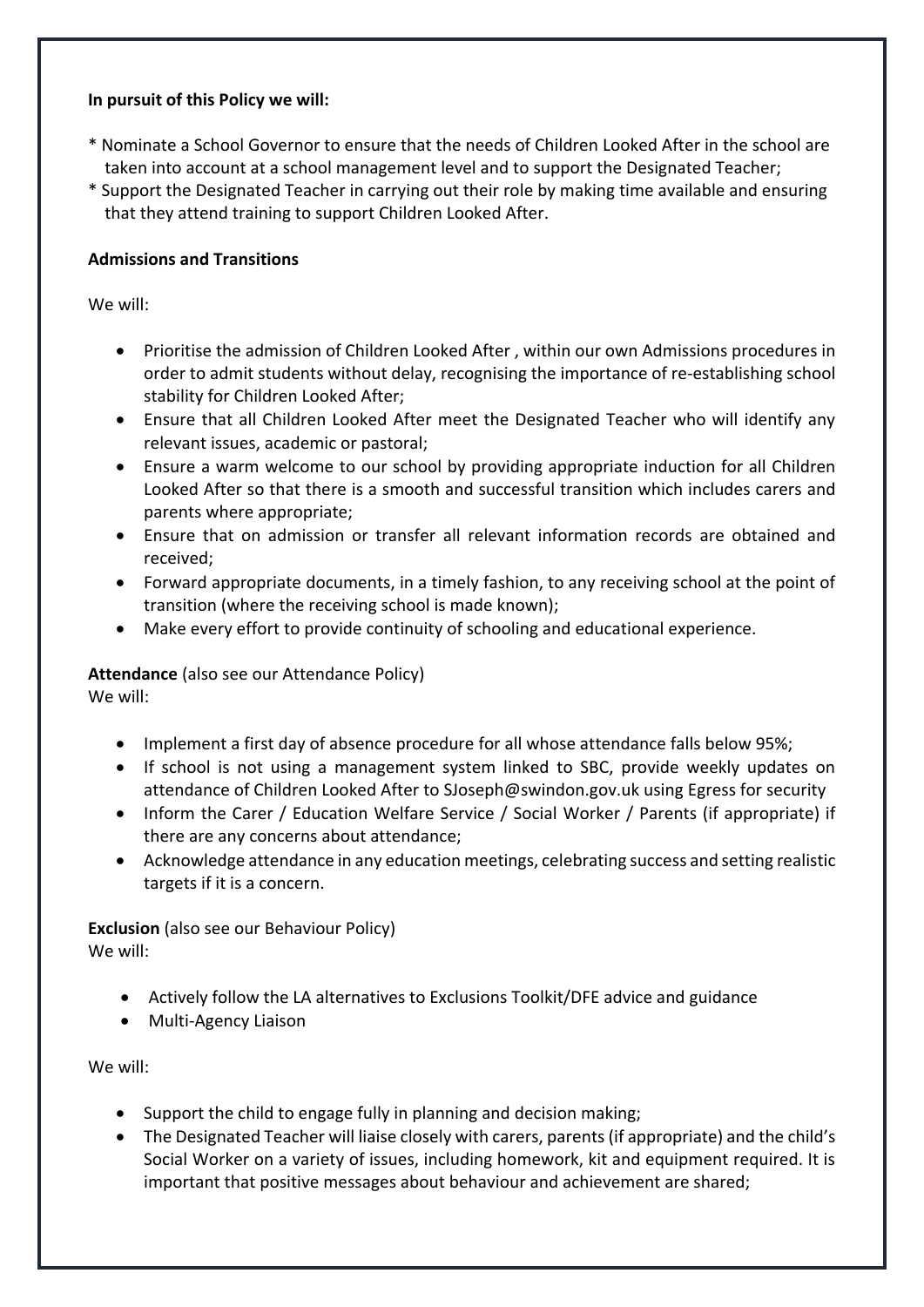- There will be a clear understanding about the role and responsibility of staff in relation to the child and the roles and responsibilities of the other professionals involved;
- Our staff will share positive perceptions and high expectations of the child with other professionals but especially with the child;
- Be aware of, and sensitive to, the appropriate role of the parents.
- Our Designated Teacher will ensure that requests from the LA for statistical or other information held by the school are completed and returned on time, to comply with statutory obligations;
- Encourage each of our Looked After Children to access out of hours learning activities realising the positive impact this could have on their self esteem and learning.

## **Personal Education Plans (PEPs).**

We will:

- Hold a PEP meeting in time for every Statutory Care Review that involves the Social Worker, Foster Carers, child and parent (if appropriate). Additional attendees may include eg. Virtual School, Educational Psychologist, Education Welfare Officer etc. We will seek the views of the child as to appropriate attendees in line with the statutory guidance;
- Have a high quality PEP for each child which includes appropriate targets and has been quality assured by the Virtual School;
- Contribute to the process whereby all Children Looked After have a high quality PEP in place within 20 days of starting at the school. This will include SMART educational targets and will be linked to the child's Care Plan and any other plan resulting from the assessment of the child (IEP, PSP, Statement of Educational Need);
- Make certain that following the writing of a PEP, any educational recommendations in the PEP will be adhered to by our staff in order that all our Children Looked After have the opportunity to fulfil and achieve the targets set;
- Ensure that Pupil Premium Plus funding is carefully targeted to improve the educational outcomes of the Child in Care and used as identified in the Personal Education Plan; School Trips and Special Activities.

We aim to ensure that Children Looked After enjoy as many extra-curricular opportunities as possible by reserving places for them on trips or enrichment activities for which they are eligible. The responsibility for giving permission for school trips and enrichment opportunities is that of the Social Worker, sometimes delegated to Foster Carers. The person who may give permission will be clarified at the first PEP meeting.

#### **Complaints**

If a young person, parent or Social Worker wishes to complain about the provision or policy, they should, in the first instance, raise it with the Designated Teacher, who will try to resolve the situation alongside the carer and Social Worker.

#### **Roles & Responsibilities**

#### **Governors:**

The name of the Designated Governor for Children Looked After is: TBC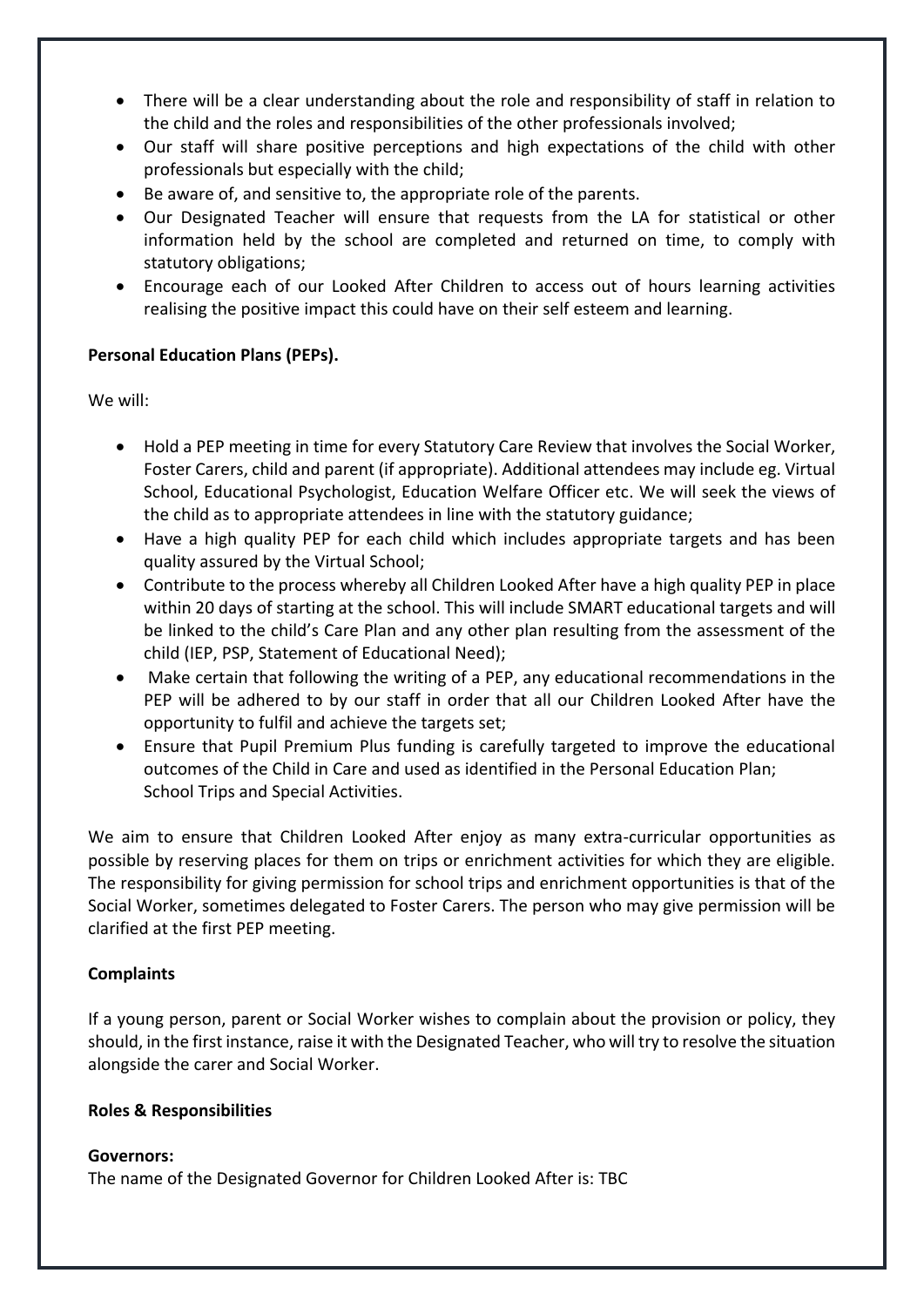# **What every Designated Governor for Looked After Children needs to know:**

- The number of Children Looked After on the school roll;
- The number of Children Looked After with up to date PEPs and have they been assessed as good quality;
- Overall attainment and progress of Children Looked After in the school / performance compared to non-Children Looked After;
- Number of with SEN an Children Looked After with an Education Health Care Plan (ECHP);
- Authorised and unauthorised absence levels of Looked After Children;
- Number of Children Looked After who have had a Fixed Period Exclusion in the previous 12 months;
- Is the school making effective and efficient use of the Pupil Premium for its Children Looked After?;
- Is the school meeting its statutory duties with respect to the Designated Teacher? (qualifications, experience etc);
- Is the Designated Teacher provided with appropriate professional development and time to fulfil the role?

# **How LA supports educational achievement of Children Looked After**

The Governing Board will:

- Appoint a Designated Teacher in accordance with the regulations published in September 2009; (DCSF, The Role and Responsibilities of the Designated Teacher for Looked After Children: Statutory Guidance for School Governing Bodies [2009]);
- Ensure the Designated Teacher has opportunity to attend training and that school staff and Governors are aware of the DfE Statutory Guidance;
- Have knowledge of the Duty on Local Authorities to Promote the Educational Achievement of Children Looked After, under Section 52 of the Children's Act 2004 and statutory guidance 2015 (Promoting the Education of Looked After Children);
- Appoint a Governor with specific responsibility for Children Looked After;
- Take a proactive approach in cooperating with, and supporting, the relevant Local Authority with regard to the education of attending the school;
- Ensure that Designated Teachers and staff are aware of and enabled to carry out their responsibilities effectively with the full support of the Headteacher;
- Ensure that there are arrangements in place to keep themselves informed about provision for, and attainment of Children Looked After.

# **The Role of the Headteacher**:

- Ensure that, in partnership with the Governing body, the Designated Teacher has the opportunity to acquire and keep up to date the necessary skills, knowledge and training to understand and respond to the specific teaching and learning needs of Children Looked After;
- Ensure that the Designated Teacher role contributes to the deeper understanding of everyone in the school who is likely to be involved in supporting Children Looked After to achieve;
- In partnership with the Governing Body, monitor the effectiveness of the role of the Designated Teacher;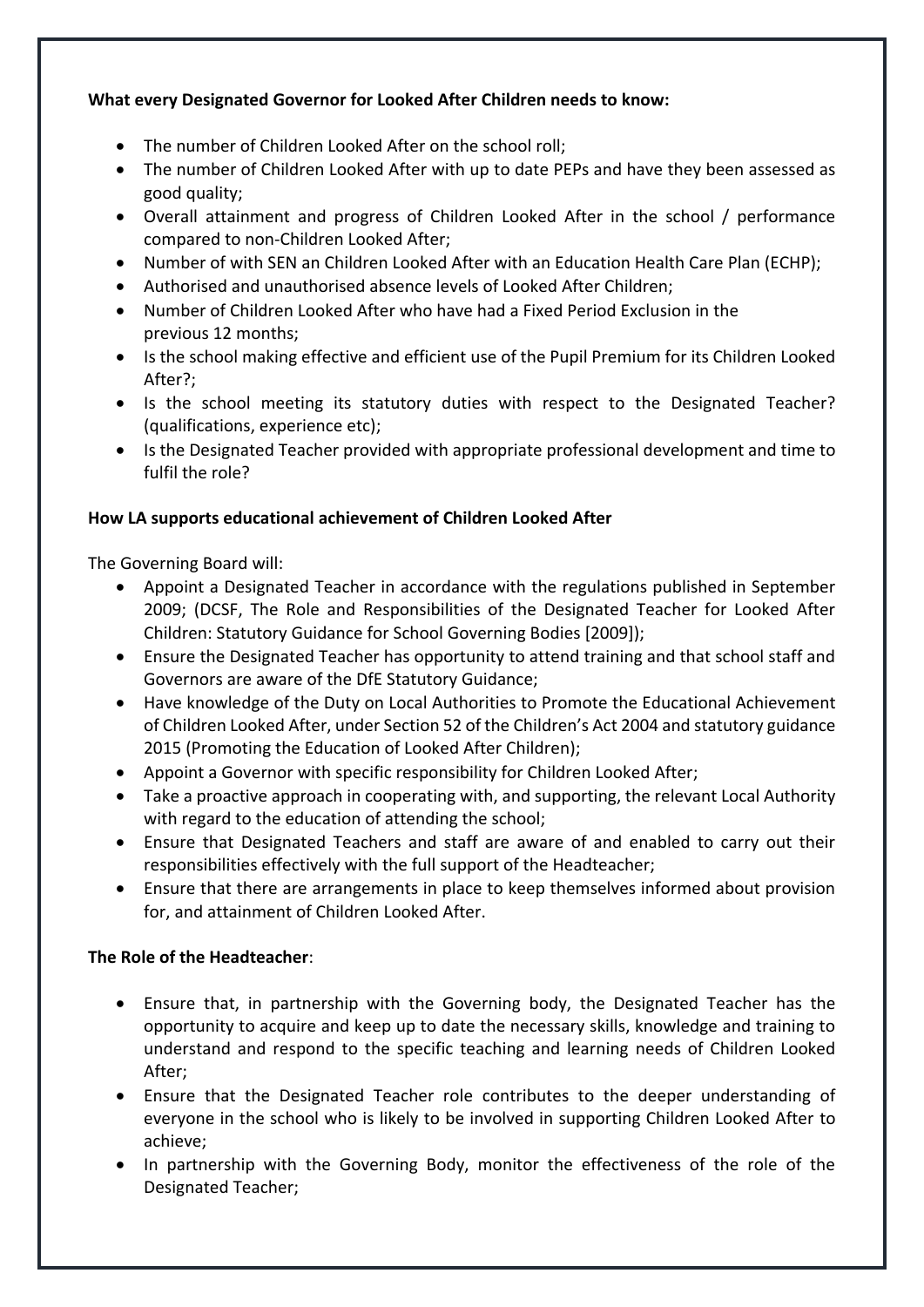- Oversee the development of the policy on Children Looked After;
- Wherever possible allocate Children Looked After a Key Worker;
- Evaluate the attainment and progress of Children Looked After, discuss them at Senior Leadership meetings and report these termly to the Governing Body and Virtual School. Designated Teacher for Children Looked After (see Statutory Regulations from September 2009 & Promoting the Education of Looked After Children 2015):

The name of the Designated Teacher for Children Looked After is: Mrs Jo Fraser

## **The role of the Designated Teacher is to**:

- Promote the educational achievement of every Child in Care on the school's roll;
- Set up systems to regularly record the achievement of all Children Looked After, monitor their attainment and progress and, where progress is not being made, take appropriate actions to support the pupil;
- Ensure effective expenditure of the Pupil Premium Plus funding;
- Ensure the Voice of the Child is heard;
- Build a good working relationship with the Virtual School bringing to their attention any concerns;
- Regularly report progress and attainment for every Child in Care to the Virtual School;
- Promote a whole school culture where the personalised learning needs of every Child in Care matters and their social, emotional and academic needs are prioritised;
- Facilitate the training of school staff in developing their understanding of the factors which can affect how Children Looked After learn and develop;
- Contribute to the development and review of whole school policies to ensure that they do not unintentionally put Children Looked After at a disadvantage;
- Promote a culture in which believe they can succeed and aspire to further and higher education;
- Promote a culture in which Children Looked After are able to discuss their progress, have their views taken seriously and are supported to take responsibility for their own learning;
- Ensure timely completion and return of the annual teacher Strengths and Difficulties Questionnaire for each Child in Care;
- Be a source of advice for teachers about differentiated teaching strategies appropriate for individual students who are in Care;
- Make sure that Children Looked After are prioritised in any selection of students who would benefit from one-to-one tuition or any other initiatives/interventions promoted by the Department for Education;
- Ensure able children are identified and appropriate provision is in place to enable them to reach or exceed their potential;
- Promote good home\*school links through contact with Carers and effective communication;
- Work with curriculum leaders to monitor the educational progress of Children Looked After and intervene, drawing upon external agency support if required, if there is evidence of underachievement, absence from school or internal truancy or other similar concern;
- Maintain records regarding all Children Looked After, including legal status and information regarding who should be contacted regarding matters concerning the child;
- Establish a specific system for Children Looked After with regard to contacting and forwarding educational records to new schools to facilitate a smooth and speedy transfer;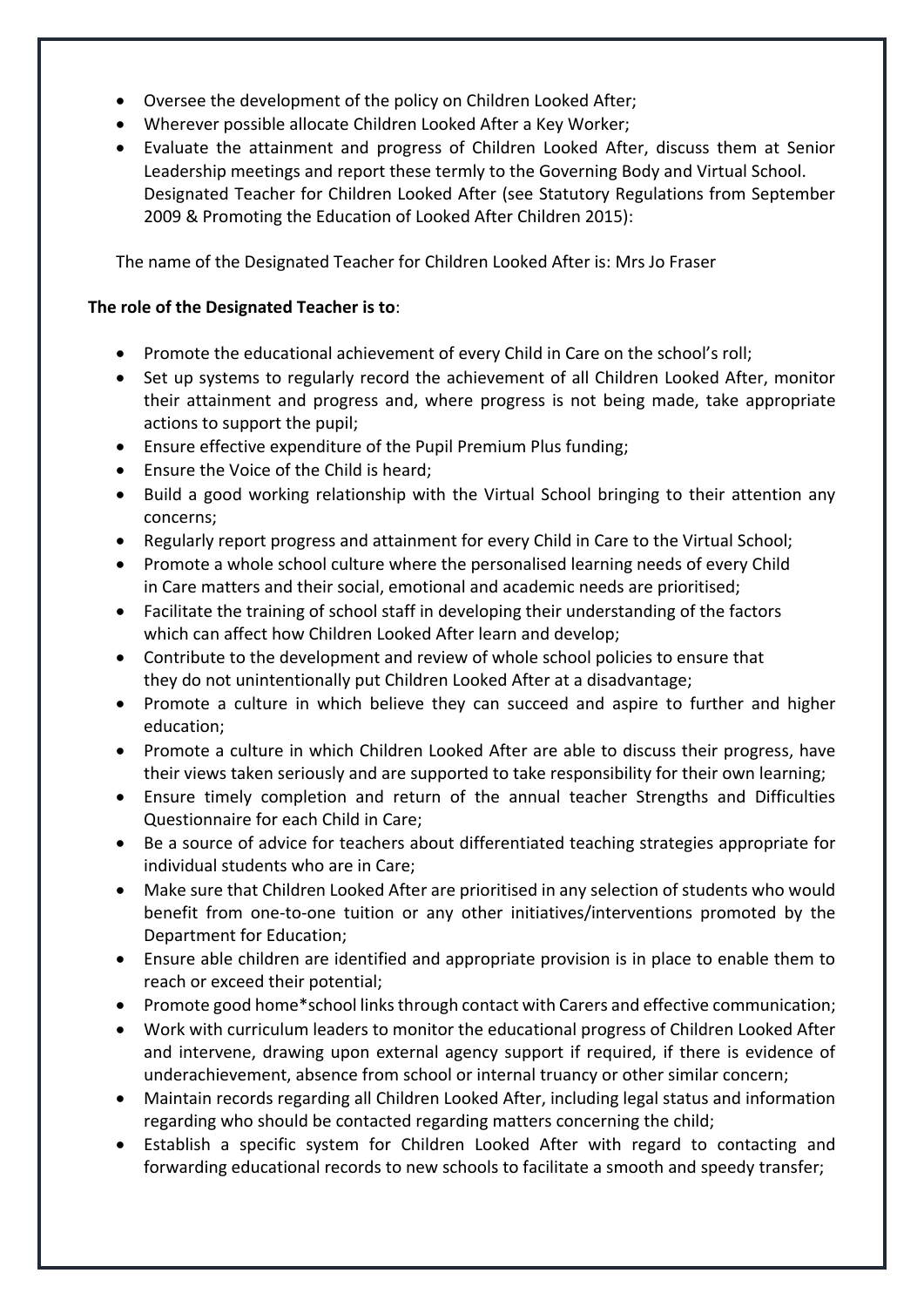- Have an overview and coordinating role for gathering and holding all information regarding Children Looked After;
- Maintain and respect confidentiality of all and ensure that information is shared on a strictly need to know basis;
- Play an active role in care planning by ensuring that the attendance of the most appropriate member of staff and/or written reports are provided to statutory reviews of as required;
- Serve as a named contact for colleagues in the Virtual School and Social Care and ensure effective communication between all relevant parties;
- Ensure termly data requested by the Virtual School for Children Looked After is returned on time;
- Ensure that strategies are in place for effective transfers and transitions between Key Stages and Year groups and schools where appropriate;
- Ensure that each child who is in Care has where possible a carefully selected Key Worker.

The role of all those involved in supporting Children Looked After is to:

- Ensure that all Children Looked After are treated inclusively;
- Have high expectations of Children looked After involvement in learning and educational progress and ensure that more able children are identified and appropriate provision is in place to enable them to reach or exceed their potential;
- Be aware of the emotional, psychological and social effects of loss and separation from birth families;
- Be aware of the reasons which may affect the behaviour of a Child Looked After and understand that this is often a form of communication which may need a more personalised response or intervention;
- Understand how important it is to see Children Looked After as individuals and not to publicly treat them differently from their peers;
- Appreciate the central importance of showing sensitivity about who else knows about a Child in Care's status;
- Understand what a PEP is and its importance in helping to create a shared understanding between teachers, Carers, Social Workers, Virtual School, specialist agencies and, depending on age and understanding, the child him/herself of what everyone needs to do to help them achieve their potential;
- Quickly identify any Special Educational Needs and ensure appropriate provision will be made;
- Have systems in place so that we can identify and prioritise when Children looked After are underachieving and have early interventions to improve this;
- Ensure that if the child has a Statement of Special Educational Need or an Education Health Care Plan (EHCP), the annual review coincides with one of the six monthly Care Planning Reviews; dates can be obtained from the Social Worker.

# **Related Documentation**

- DfE Governance Handbook
- Promoting the Education of Looked After Children July 2014 ( Statutory Guidance for Local Authorities)
- DCSF: Improving the Attainment of Looked After Children in Primary Schools Guidance for Schools (2009)